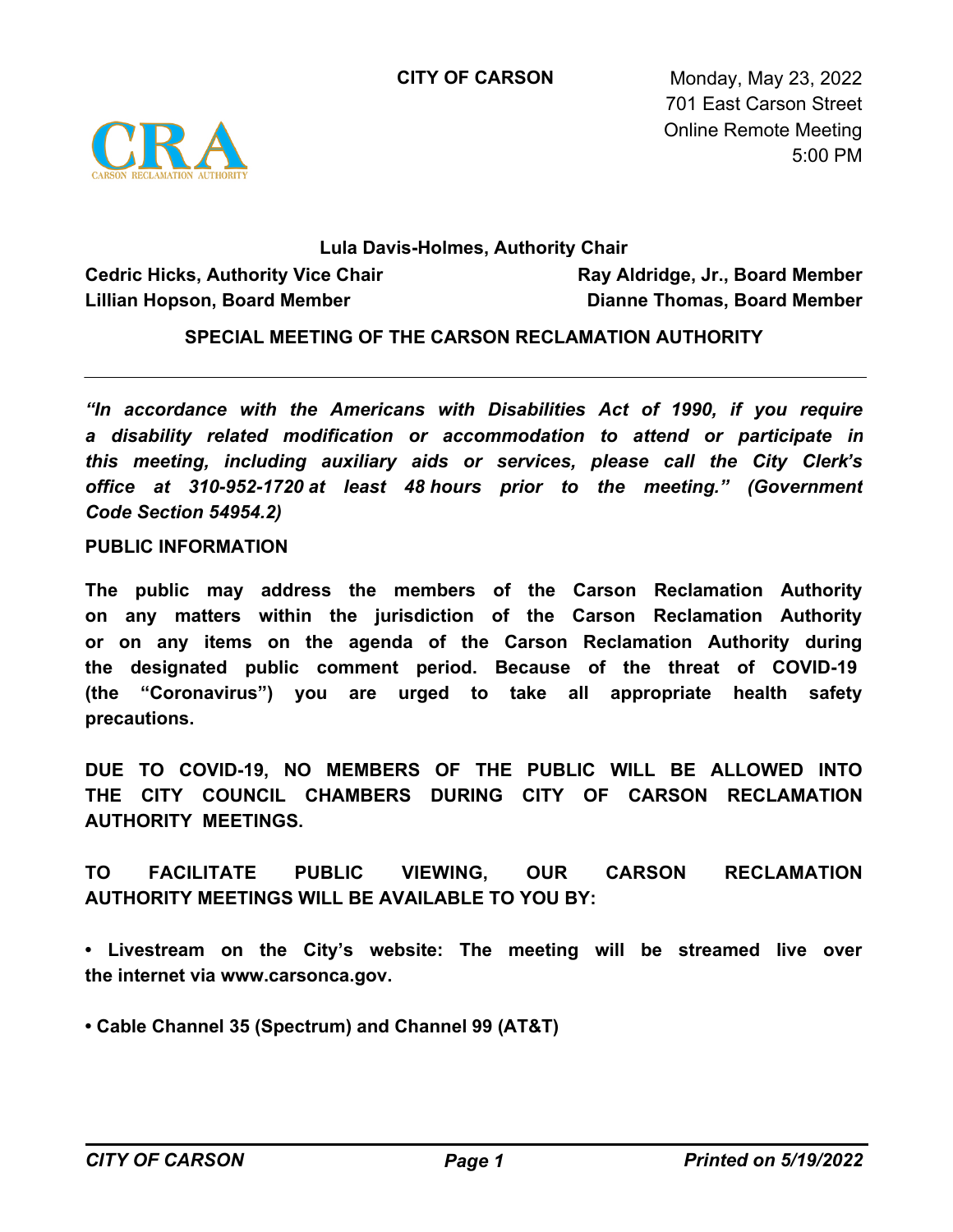**Carson Reclamation Authority Agenda MONDAY, MAY 23, 2022**

**Public comments can be provided only through the live call-in option discussed below. Any members of the public wishing to provide public comment may do so as follows using the instructions and phone number listed below:**

**You can provide real-time public comment by calling 1-669-900-6833, entering the Meeting ID: 310 233 4888, on the date of the meeting up until the time that the applicable public comment period (generally during the portion of the agenda entitled "Oral Communications") concludes. The Oral Communications portion of the agenda is limited to a duration of one hour unless otherwise approved by the Carson Reclamation Authority. While participating, please state your name and identify the agenda item you wish to address in your comments. Written public comments received will not be read aloud and will be circulated to the City Council and incorporated into the record.**

**CALL TO ORDER: CARSON RECLAMATION AUTHORITY (4:00 pm)**

**ROLL CALL: (AUTHORITY SECRETARY)**

**FLAG SALUTE:**

**INVOCATION:**

**REPORT ON ANY PUBLIC COMMENTS ON CLOSED SESSION ITEMS (AUTHORITY SECRETARY)**

**CLOSED SESSION (Items 1 to 2)**

**CONFERENCE WITH LEGAL COUNSEL ANTICIPATED LITIGATION Item No. 1.** [2022-460](http://carson.legistar.com/gateway.aspx?m=l&id=/matter.aspx?key=10391)

**CONFERENCE WITH LEGAL COUNSEL - EXISTING LITIGATION (CITY COUNCIL) Item No. 2.** [2022-462](http://carson.legistar.com/gateway.aspx?m=l&id=/matter.aspx?key=10393)

**ANNOUNCEMENT OF CLOSED SESSION ITEMS (AUTHORITY COUNSEL)**

**RECESS INTO CLOSED SESSION**

**RECONVENE: OPEN SESSION**

**REPORT ON CLOSED SESSION ACTIONS (AUTHORITY COUNSEL)**

**ORAL COMMUNICATIONS FOR MATTERS LISTED ON THE AGENDA (MEMBERS OF THE PUBLIC)**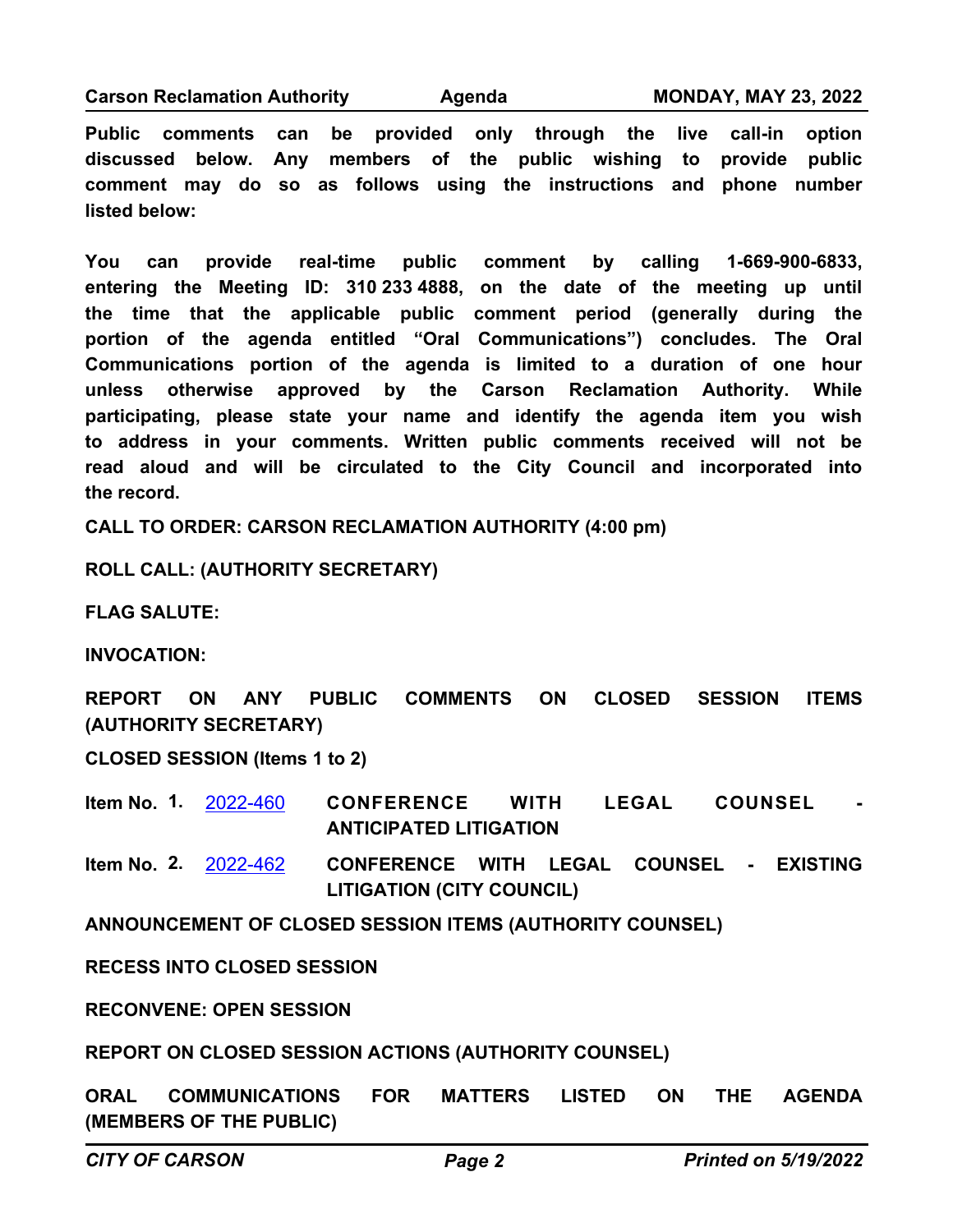### **Carson Reclamation Authority Agenda MONDAY, MAY 23, 2022**

*The public may address the members of the Carson Reclamation Authority on any matters within the jurisdiction of the Carson Reclamation Authority. No action may*  be taken on non-agendized items except as authorized by law. Speakers are *limited to no more than three minutes, speaking once.*

#### **DISCUSSION: (Item 3)**

- **CONSIDER RESOLUTION NO. 22-11-CRJPA "A RESOLUTION OF THE CARSON RECLAMATION AUTHORITY APPROVING A COOPERATION AGREEMENT WITH THE CITY OF CARSON, CALIFORNIA, FOR THE CONSTRUCTION OF INFRASTRUCTURE ON THE FORMER CAL COMPACT LANDFILL, ALSO KNOWN AS THE DISTRICT AT SOUTH BAY Item No. 3.** [2022-454](http://carson.legistar.com/gateway.aspx?m=l&id=/matter.aspx?key=10385)
	- *Recommendation:* 1. WAIVE FURTHER READING AND APPROVE Resolution No. 22-11-CRJPA, "A RESOLUTION OF THE CARSON RECLAMATION AUTHORITY APPROVING A COOPERATION AGREEMENT WITH THE CITY OF CARSON, CALIFORNIA, FOR THE CONSTRUCTION OF INFRASTRUCTURE ON THE FORMER CAL COMPACT LANDFILL, ALSO KNOWN AS THE DISTRICT AT SOUTH BAY"

2. AUTHORIZE the Chair to execute the Resolution and Agreement in a form acceptable to the Authority Counsel.

[Carson - Cooperation Agreement Resolution CRA - May](http://carson.legistar.com/gateway.aspx?M=F&ID=52f7a5ef-3c57-4849-8b01-d8bd07adf9aa.pdf)  23 2022 clean [CRA-City Cooperation Agreement - Faring Project](http://carson.legistar.com/gateway.aspx?M=F&ID=ba3a6ce2-6e1e-45e9-9020-b5dd44ae930e.pdf) [Exhibit A to Reso 22-11-CRJPA](http://carson.legistar.com/gateway.aspx?M=F&ID=3fa68530-2b64-40c1-abe1-326f5db116d7.pdf) *Attachments:*

#### **ORAL COMMUNICATIONS (MEMBERS OF THE PUBLIC)**

**ORAL COMMUNICATIONS (AUTHORITY MEMBERS)**

**ANNOUNCEMENT OF UNFINISHED OR CONTINUED CLOSED SESSION ITEMS (AS NECESSARY)**

**RECESS TO CLOSED SESSION**

**RECONVENE TO OPEN SESSION**